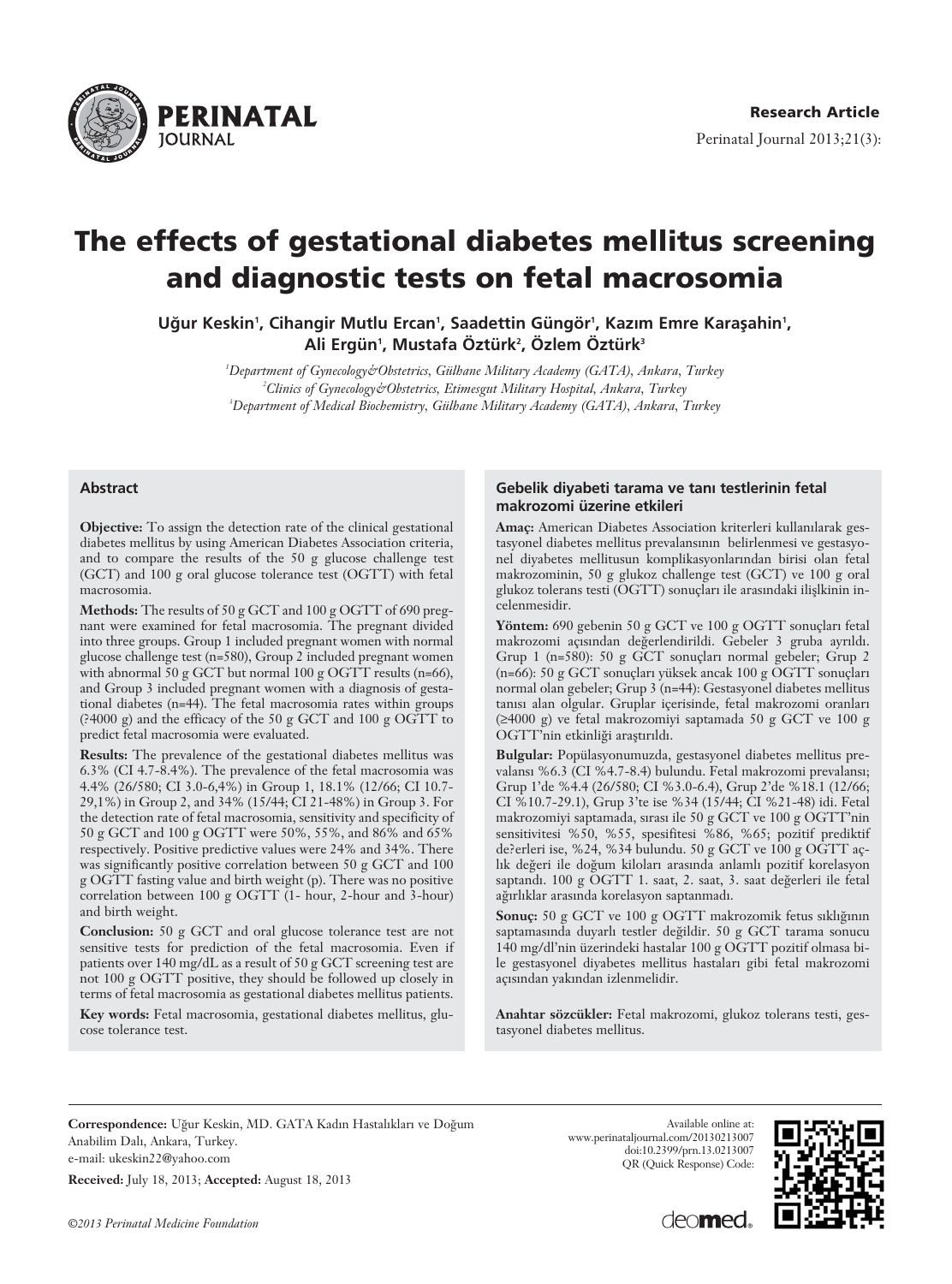## **Introduction**

Gestational diabetes mellitus (GDM) is defined as the carbohydrate intolerance detected during pregnancy first.<sup>[1]</sup> Although its prevalence varies by countries, it is generally between  $3.1\%$  and  $6.8\%$ .<sup>[2]</sup> Screening and diagnostic tests of gestational diabetes mellitus are performed between 24 and 28 weeks of gestation.<sup>[3]</sup> Today, there has been still no consensus for the screening and diagnosis tests yet. As in the world, single-phase 75 g OGTT test in addition to 2-phase test approach consisting of 50 g glucose challenge test (GCT) and 100 g oral glucose tolerance test (OGTT) is adopted in Turkey.

The purpose of these screening and diagnostic tests is to establish early diagnosis and to prevent complications that may develop in mother or baby through increases in blood glucose. One of the complications of gestational diabetes is macrosomia.<sup>[4]</sup> Widely accepted definition of macrosomia is the fetal birth weight over 4000  $g^{[5]}$  According to the bulletin of American College of Obstetric and Gynecology (ACOG), although considering 4500 g and above as macrosomic is practical, considering as 4000 g and above is more widely accepted in terms of reducing mortality and morbidity. $[6,7]$  There are many risk factors for macrosomic fetus. Gaining too much weight during pregnancy, being obese, postterm pregnancy, and macrosomic fetus history are among these factors. The highest risk factor is to be a diabetic mother. In the studies analyzing fetal macrosomia frequency, fetal macrosomia incidence at GDM is 16-29% while it is 10% in pregnancy not complicated by diabetes.<sup>[8]</sup> Many risk factors have been presented. Gaining too much weight during pregnancy, being obese, postterm pregnancy, and macrosomic fetus delivery history are among these factors. The highest risk factor is to be a diabetic mother

When the literature is reviewed, it is seen that the pregnant women who have 100 g OGTT results within normal limits despite the high 50 g GCT results are under more risk compared to normal pregnant women in terms of obstetric outcomes.<sup>[9,10]</sup>

The purpose of our study is to determine GDM prevalence in our own population, to analyze the relationship of fetal macrosomia which one of the GDM complication with the results of 50 g GCT and 100 g OGTT, and to detect cases who have high 50 g GCT results but within normal limits of 100 g OGTT and to evaluate them in terms of fetal macrosomia.

## **Methods**

The study performed between September 2009 and August 2010 in Gynecology&Obstetrics Department and Medical Biochemistry Department of GATA Hospital. Results of 999 pregnant women who admitted for 50 g GCT at 24-28 weeks of gestation for routine pregnancy follow-up were evaluated retrospectively. The results of 690 pregnant women who gave birth in our clinic have been reached. Pregnants who were positive for 50 g GCT but no OGTT result, pregnants who had only OGTT results, cases followed up with pre-gestational diabetes diagnosis and multiple pregnancies were excluded from the study. For OGTT, ≥130 mg/dL at 50 g GCT was considered as the limit<sup>[11]</sup> and 100 g OGTT diagnostic test was applied to patients who were above this limit. Gestational diabetes mellitus diagnosis was established when 2 or more higher values were detected according to ADA criteria (fasting 105 mg/dL, 1-hour 190 mg/dL, 2-hour 165 mg/dL, 3-hour 145 mg/dL).<sup>[12]</sup> The patients were divided into 3 groups; Group 1 included normal pregnants (n=580; 50 g GCT <130 mg/dL), Group 2 included pregnants who were established GDM diagnosis at the limit (n=66; 50 g GCT ≥130 mg/dL, normal 100 g OGTT results), and Group 1 included pregnants who were established GDM diagnosis (n=44). Those who had birth weight as 4000 g and above were considered as macrosomia. While 13 of the patients in gestational diabetes mellitus group were receiving insulin therapy and following diet, 31 patients only followed diet.

Blood samples collected for glucose challenge test and OGTT were taken into gray-capped (BD Vacutainer Plastic fluoride/oxalate) tubes. Glucose measurement was performed by Olympus AU2700 (Hamburg, Germany) auto-analyzer. Hexokinase method was used as measurement method.

For statistical analyses, Student's t-test, Pearson correlation analysis and ROC analysis were used on SPSS 15.0 (SPSS Inc., Chicago, IL, USA) program. Results were considered as statistically significant when p value was found to be <0.05.

#### **Results**

In 110 (15.9%, CI 13.4-18.8%) of the 690 patients included to the study, 50 g GCT was positive  $(≥130)$ , 100 g OGTT was used. According to American Diabetes Association (ADA) criteria, 6.3% (44/690; CI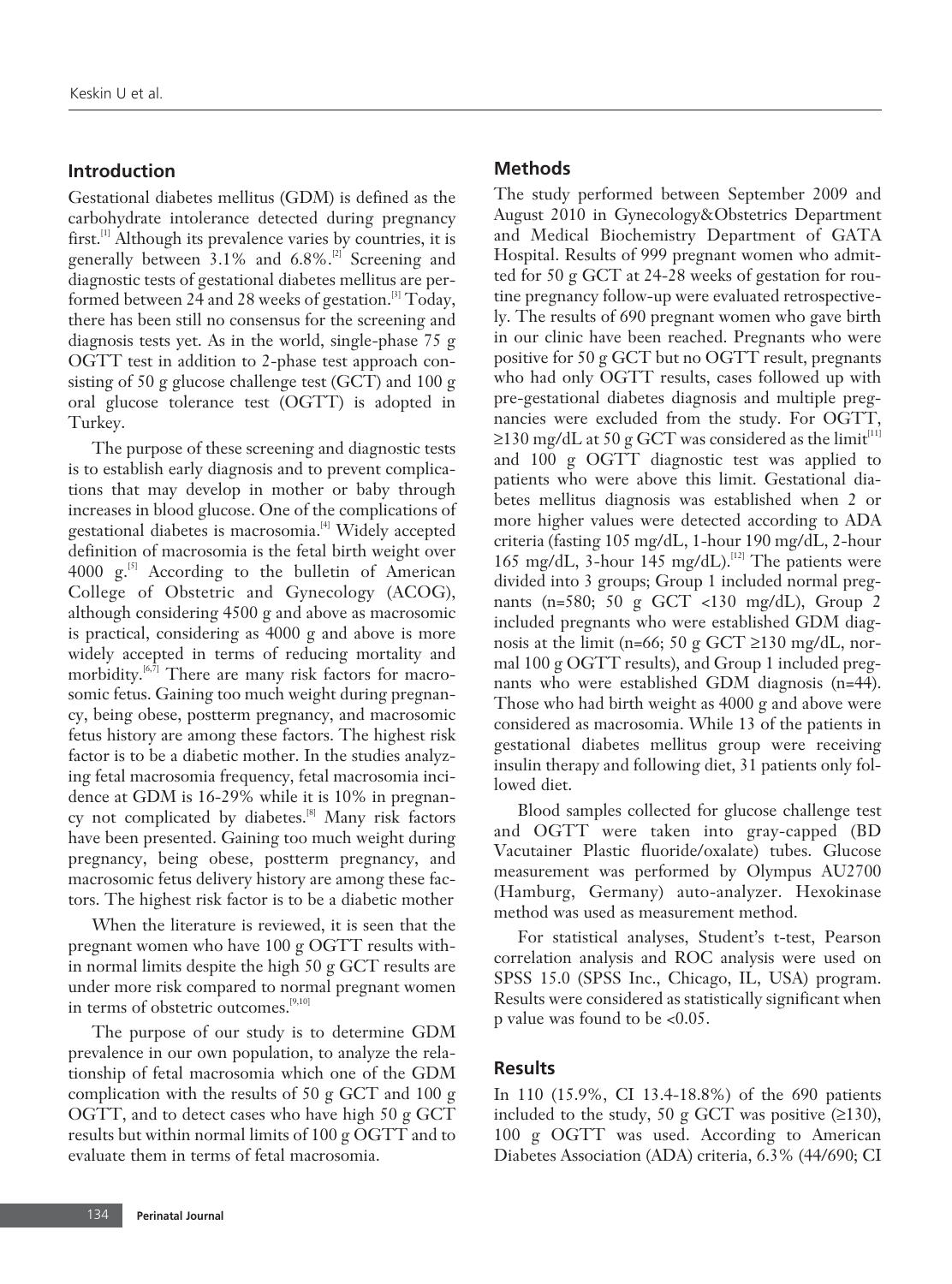4.7-8.4%) of the patients were established GDM diagnosis.

Mean ages of pregnants were 28.8±4.8 in Group 1, 30.2±4.6 in Group 2, and 32.0±5.2 in Group 3. There was statistically significant difference between Group 1 and Group 3 in terms of age (p<0.001). Mean fetal birth weight was 3422±344 g in Group 1, 3524±455 g in Group 2, and 3380±684 g in Group 3. There was statistically no significant difference between groups in terms of age or fetal birth weights; however, there was statistically significant difference between groups in terms of glycemia values at 50 g GCT (1-hour) and 100 g OGTT (0, 1, 2, and 3-hours) (**Table 1**).

When all groups were analyzed together, fetal macrosomia rate was found to be 7.6% (53/690; CI 5.9-9.9%). Mean fetal weight of 53 cases who found to have fetal macrosomia was  $4189 \pm 167$  g.

When subgroups were evaluated, fetal macrosomia rate was 4.4% (26/580; CI 3.0-6.4%) in Group 1, 18.1% (12/66; CI 10.7-29.1%) in Group 2 and 34% (15/44; CI 21-48%) in Group 3. Also, when Groups 2 and 3 which have positive 50 g GCT are evaluated together, fetal macrosomia rate was found as 24.5% (27/110; CI 17-33%).

In terms of the relationship of fetal weights of 50 g GCT (+) group (Groups 2 and 3) with GCT and OGTT results, positive correlation was found only between 50 g GCT (1 hour), 100 g OGTT (fasting) and fetal weights (p<0.05); however, there was no correlation between fetal weights and 1-hour, 2-hour and 3-hour of 100 g OGTT (p>0.05).

When groups with and without fetal macrosomia were evaluated separately, significant correlation was found only between birth weights in the group without macrosomia and 2-hour value of 100 g OGTT (p<0.001) while there was no correlation in macrosomic group between 50 g GCT (1-hour) and 100 g OGTT values (**Fig. 1**).

In Group 2, 50 g GCT result of all macrosomic babies was found to be above 140 mg/dL (**Fig. 1**). In the ROC analysis of Group 2 with 50 g GCT value at and above 140 mg/dL, macrosomic fetus labor sensitivity was found to be 100% and the specificity was found to be 45.3% (**Fig. 2**).

For macrosomia of 50 g GCT, the sensitivity was 50%, specificity was 86%, positive predictive value (PPV) was 24%, negative predictive value (NPV) was 95%, and likelihood ratio (LR) was 3.9. For macrosomia of 100 g OGGT according to ADA criteria, sensitivity was found as 55%, specificity as 65%, positive predictive value (PPV) was 34%, negative predictive value (NPV) was 81%, and likelihood ratio (LR) was 1.5.

## **Discussion**

The prevalence of gestational diabetes mellitus varies between  $3.1\%$  and  $6.8\%$ .<sup>[2]</sup> In Turkish population, it was found to be 4.48% according to ADA criteria.<sup>[13]</sup> In our study, this rate was found as 6.3% (CI 4.7-8.4%).

In our study, the mean age of pregnant women diagnosed with GDM was 32±5 while it was 28.8±4.8 for normal pregnant women. As known, advanced maternal age is a risk factor for GDM; therefore, the findings in our study is consistent with the literature.  $[14]$ 

**Table 1.** Demographic, clinical and laboratory data of pregnants who undergone gestational diabetes mellitus screening at 24-28 weeks of gestation.

|                    | Group 1<br>$GCT$ (-)<br>$n = 580$<br>(Mean±SD) | Group 2<br>$GCT (+)$ $GDM (-)$<br>$n = 66$<br>(Mean±SD) | Group 3<br>$GDM (+)$<br>$n = 44$<br>(Mean±SD) | p         |
|--------------------|------------------------------------------------|---------------------------------------------------------|-----------------------------------------------|-----------|
| Age                | $28.8 + 4.8$                                   | $30.2 + 4.6$                                            | $32.0 + 5.2$                                  | <b>NS</b> |
| Fetal birth weight | $3422 + 344$                                   | $3524 + 455$                                            | 3380±684                                      | <b>NS</b> |
| 50 g GCT           | $100+29.3$                                     | $145.1 + 9.7$                                           | $171.6 \pm 27.1$                              | < 0.001   |
| 100 g OGTT Fasting | $\overline{\phantom{a}}$                       | $84.1 + 5.7$                                            | $94 \pm 11.4$                                 | < 0.001   |
| 100 g OGTT 1-hour  | $\overline{\phantom{0}}$                       | $158 + 26.3$                                            | $198.3 + 22$                                  | < 0.001   |
| 100 g OGTT 2-hour  | ۰                                              | $133.8 \pm 18.1$                                        | $165 \pm 30.7$                                | < 0.001   |
| 100 g OGTT 3-hour  | $\qquad \qquad \blacksquare$                   | $99.4 \pm 19.4$                                         | $129.5+28.5$                                  | < 0.001   |

GCT: glucose *challenge* test, GDM: gestational diabetes mellitus, NS: not significant, OGTT: oral glucose tolerance test, SD: standard deviation.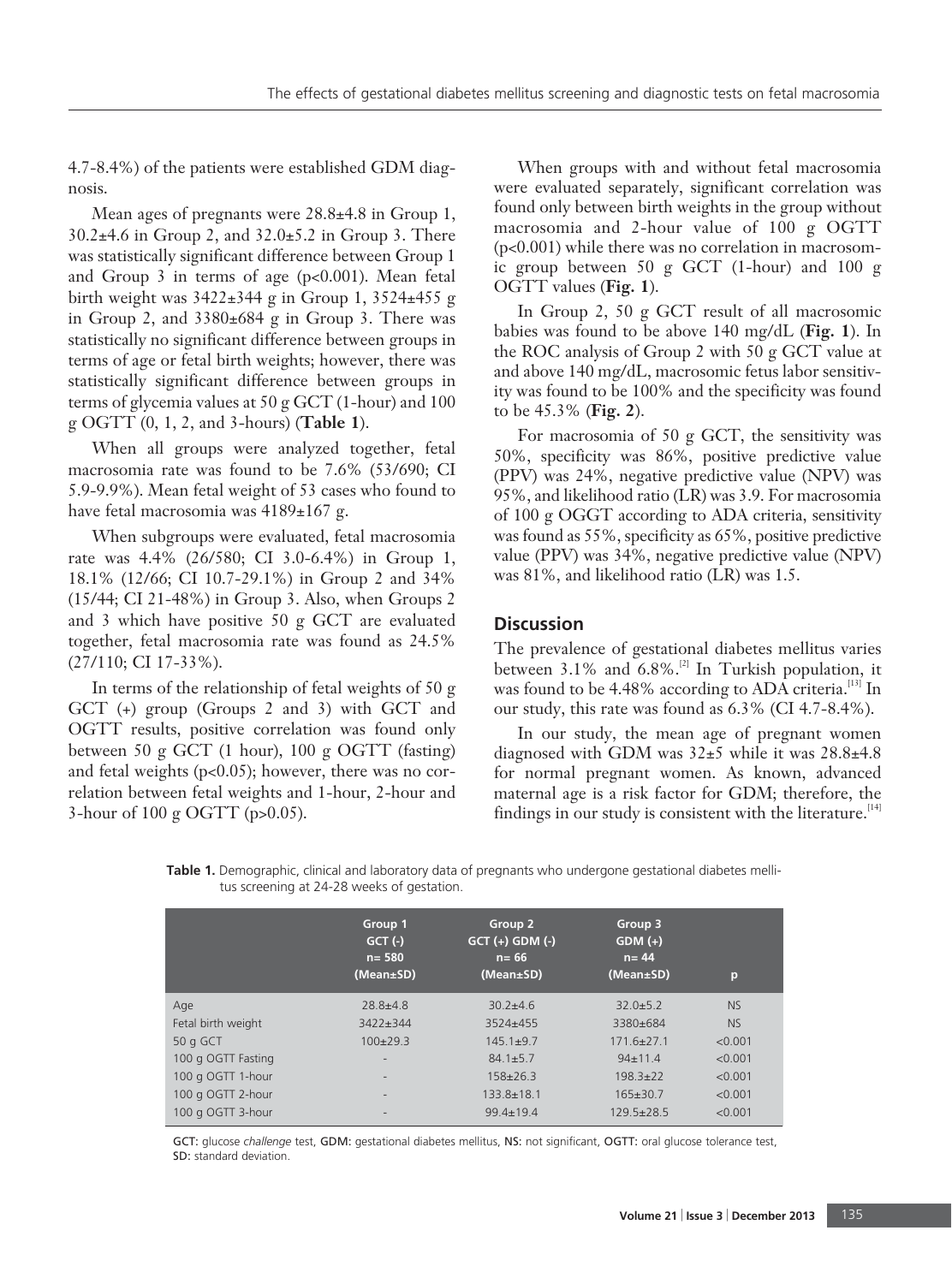

Fig 1. The relationship between birth weight and loading test values.

Fetal macrosomia is a clinical condition which develops as a result of metabolic events with fetal and maternal traumas associated with mechanical factors, and should be predicted prenatally due to perinatal death; therefore its risk factors and possible complications



**Fig 2.** The relationship between 50 g glucose screening test and macrosomia - ROC analysis.

should be known and intrapartum and postpartum clinical managements should be carried out carefully.

When compared with normoglycemics, macrosomia is three times higher in diabetics and this is associated with various morbidities in the babies of diabetic mothers.<sup>[15]</sup> In addition to the gestational diabetes, macrosomia history, pre-gestational weight, weight gained during pregnancy, multiparity, male fetus, pregnancies exceeding 40 weeks, and maternal size are the other risk factors for macrosomia. Macrosomia incidence in gestational diabetes is reported as 16-29% in the literature, but this rate is 10% in those without gestational diabetes.<sup>[8]</sup> In our study, macrosomia incidence was 5.9% in the group without GDM diagnosis (Groups 1 and 2), and it was 34% in the group with GDM diagnosis. Also, macrosomia rate was found to be 24.5% in the group (Groups 2 and 3) which was positive for 50 g GCT. The recent data from Turkey presents macrosomia rate in the general population as  $5.15\%$ .<sup>[16]</sup> In our study, this rate was found as 7.6%.

50 g screening test and 100 g OGTT were compared in the literature when other risk factors are got under control, and it was found that the possibility of delivering macrosomic fetus in cases with high 50 g screening test result but normal 100 g OGTT result was higher than the pregnants with normal 50 g screening test result.<sup>[17]</sup> In our study, this rate was  $4,4\%$ (CI 3.0-6.4%) in Group 1 (26/580) and 18.1% (CI 10.7-29.1%) in Group 2 (12/66).